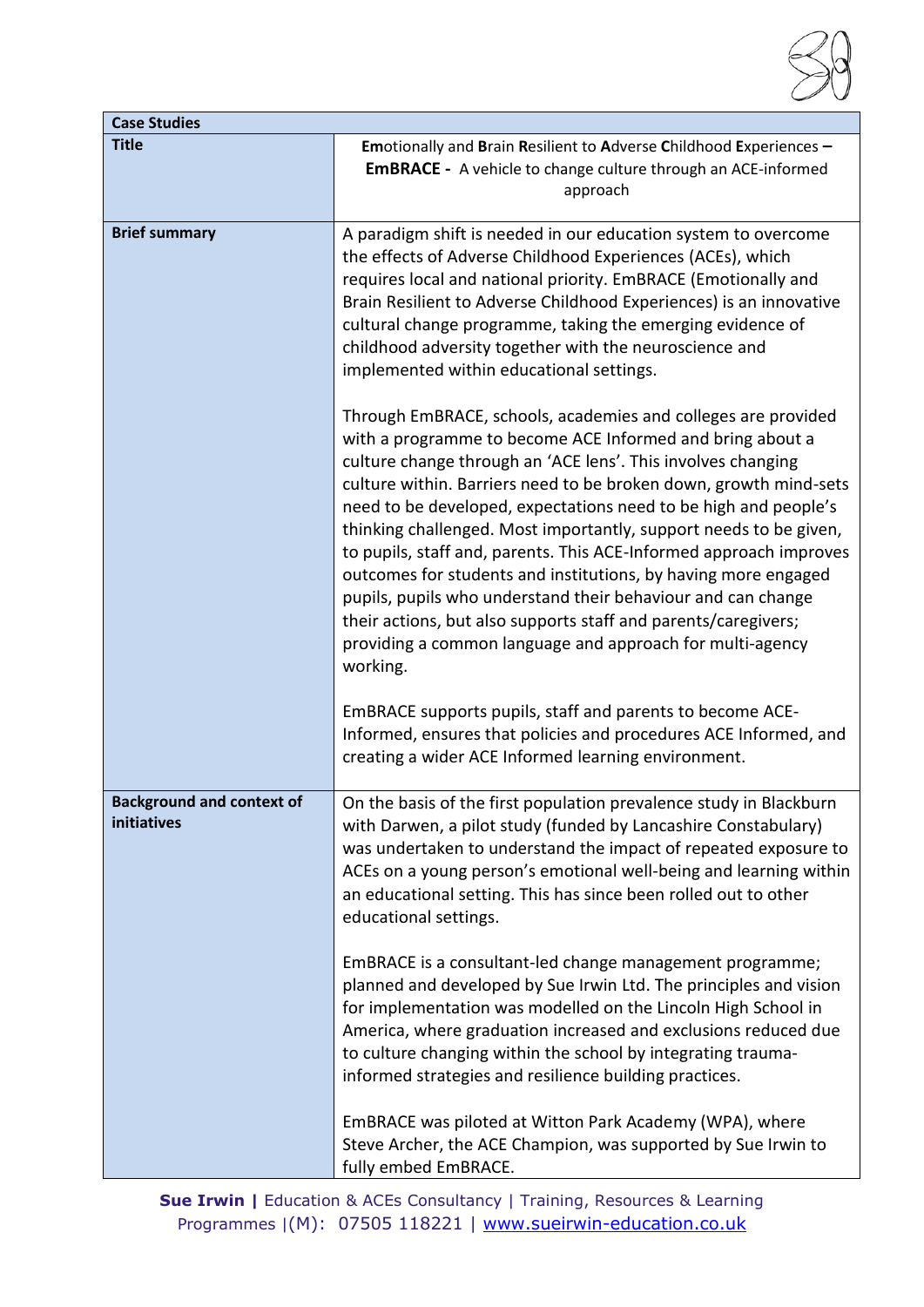|                  | When exposed to stressful situations, the fight, flight or freeze<br>response floods our brain with corticotrophin-releasing hormones<br>(CRH), a normal and protective response. However, when<br>repeatedly exposed to ACEs, more CRH is produced by the brain,<br>which results in the child being constantly in heightened state of<br>alert, constantly in fight, flight or freeze mode and do not reaching<br>the natural recovery mode. In this heightened neurological state a<br>young person is unable to think rationally and it is physiologically<br>impossible for them to learn. The EmBRACE model utilises this<br>knowledge to create an environment that is conducive to learning,<br>even when ACEs are present. |
|------------------|-------------------------------------------------------------------------------------------------------------------------------------------------------------------------------------------------------------------------------------------------------------------------------------------------------------------------------------------------------------------------------------------------------------------------------------------------------------------------------------------------------------------------------------------------------------------------------------------------------------------------------------------------------------------------------------------------------------------------------------|
|                  | <b>EMBRACE's Values and Vision:</b><br>• Recognises the significance of a collaborative approach<br>between multi-agencies to drive the ACE agenda<br>Encourages, develops and supports a common language for<br>partnership working<br>Focuses on changing culture and capacity building                                                                                                                                                                                                                                                                                                                                                                                                                                           |
|                  | <b>EmBRACE's Strategic Framework:</b><br>• Senior leadership teams implement and embed the thinking,<br>understanding, responses and considers how the 'organisation'<br>becomes both ACE Aware and Informed<br>• Provides the organisation with the infra-structure to drive<br>forward change management<br>Creates the conditions in which an ACE informed culture is<br>developed and enhanced<br>• Challenges resistance to change and recognises that each<br>organisation is unique                                                                                                                                                                                                                                          |
|                  | Various change management tools are implemented to ensure<br>that EmBRACE's values, vision and framework are implemented.                                                                                                                                                                                                                                                                                                                                                                                                                                                                                                                                                                                                           |
| <b>Rationale</b> | Baseline position at WPA: Ofsted - outstanding pastoral position.<br>However, there were episodes of staff and student well-being<br>concerns in stressful situations (e.g. end of term, impending<br>Ofsted, report deadlines, exams).<br>Once ACE Champion identified, the audit process provides next<br>steps for informing development plan. Various strategies and<br>change management tools are explored to aid staff and students                                                                                                                                                                                                                                                                                          |
|                  | who were dealing with toxic stress, i.e. staff training; resilient<br>workshops; 1-1 support for learners; how to be a successful<br>learner; de-escalation strategies; challenging those resistive to<br>change.                                                                                                                                                                                                                                                                                                                                                                                                                                                                                                                   |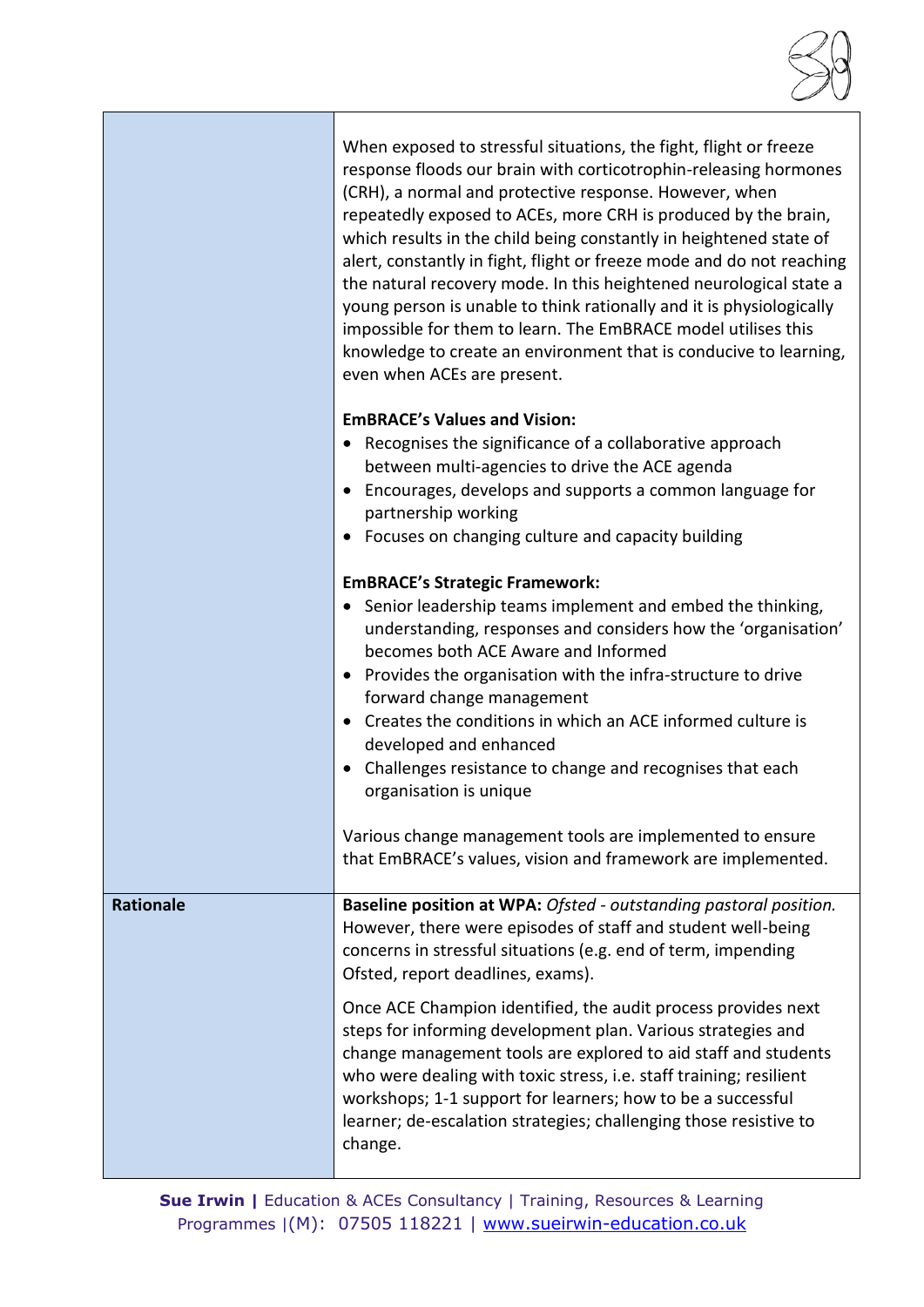

|                |                                     | <b>Outcomes:</b><br>Increased awareness of ACEs and implications for various roles,<br>i.e. including pastoral leader                                                                                                                                                                                                                                                                                            |
|----------------|-------------------------------------|------------------------------------------------------------------------------------------------------------------------------------------------------------------------------------------------------------------------------------------------------------------------------------------------------------------------------------------------------------------------------------------------------------------|
|                |                                     | Reflective practitioners and improved practise, i.e. case studies<br>that demonstrate teachers are modelling and using empathy<br>more; de-escalating techniques implemented; providing safe<br>environments for self-regulation and sharing emotional<br>experiences. One student was supported to remain in school:<br>Over 20% increase in attendance when teacher started to<br>change approach with student |
|                |                                     | Positive student-teacher relationships which buffers toxic stress<br>as a result of ACEs, by modelling 'Me with you' rather than 'Me<br>against you' approach and focusing on 'What's happened to<br>you?' rather than 'What's wrong with you?'                                                                                                                                                                  |
|                |                                     | The language of ACEs is becoming normalised, e.g. students<br>know what ACEs are and understand about the reptilian brain<br>and that you can do something about it - positively.<br>- Development of a coaching system<br>- Increase in the number of self-referrals<br>- 1-1 sessions with students recognised as an important                                                                                 |
|                |                                     | strategy to support children experiencing trauma.                                                                                                                                                                                                                                                                                                                                                                |
|                |                                     | The brain-based and emotionally resilient workshops were<br>having an impact by capacity building and embedding of<br>knowledge into practice.                                                                                                                                                                                                                                                                   |
|                |                                     | Discovery of the cohort of more able students subject to ACEs<br>that don't demonstrate behaviour issues. There is always the<br>theory that higher academic ability results in higher<br>expectations and subsequently the student should be able to<br>cope with this. However very often these students do bottle<br>things up which subsequently have an impact on their<br>emotional and mental well-being. |
|                |                                     |                                                                                                                                                                                                                                                                                                                                                                                                                  |
| Implementation | <b>Supporting</b><br><b>Factors</b> | - EmBRACE rolled out in primary and secondary schools in various<br>geographical areas<br>- EmBRACE recognised as an effective change management tool<br>beyond the education sector (BwD Transforming Lives has<br>implemented EmBRACE; Health Watch, BwD; BwD Youth Zone)                                                                                                                                      |
|                |                                     | - The core principles of EmBRACE feeds into the Pennine                                                                                                                                                                                                                                                                                                                                                          |

**Sue Irwin |** Education & ACEs Consultancy | Training, Resources & Learning Programmes |(M): 07505 118221 | [www.sueirwin-education.co.uk](http://www.sueirwin-education.co.uk/)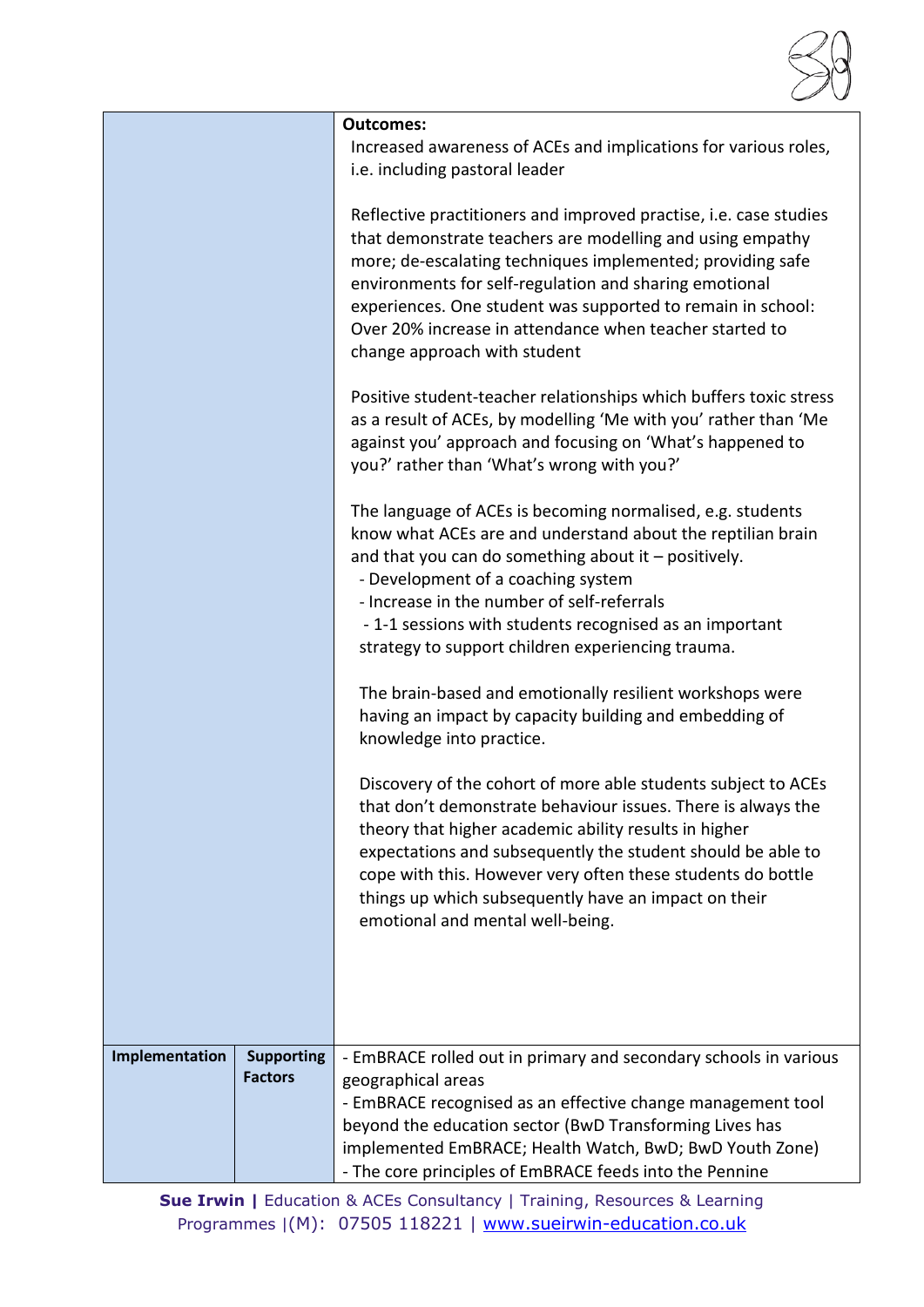

|                                |                    | Lancashire ACE Framework                                                                                    |
|--------------------------------|--------------------|-------------------------------------------------------------------------------------------------------------|
|                                |                    | - Outcomes and impact shared by WPA ACE Champion at the                                                     |
|                                |                    | Blackpool ACE Conference - Summer 2017                                                                      |
|                                | <b>Challenging</b> | No central or additional finances                                                                           |
|                                | <b>Factors</b>     |                                                                                                             |
|                                |                    | No national direction across government                                                                     |
| <b>Process</b>                 | <b>Key actions</b> | Continuing to be embedded by WPA and driven by ACE Champion                                                 |
|                                | taken              | (Steve Archer)                                                                                              |
|                                |                    |                                                                                                             |
|                                |                    | Multi-agency approach being established -part of the conversation                                           |
|                                |                    | for transition from Primary to Secondary School                                                             |
|                                |                    |                                                                                                             |
|                                |                    | Other education setting visit WPA to look at what's being done                                              |
|                                |                    | differently and positive feedback being received                                                            |
|                                | <b>Timescales</b>  | EmBRACE is implemented over time to enable a true cultural change to                                        |
|                                |                    | embed                                                                                                       |
| <b>Resources</b>               |                    | There is a need to fund the EmBRACE programme for the settings to                                           |
|                                |                    | engage, embedded and drive forward all of the milestones and bring                                          |
|                                |                    | about a whole settings approach to being ACE-Informed.                                                      |
|                                |                    |                                                                                                             |
| <b>Outcomes (and Efficacy)</b> |                    | This consultant-led change management programme has been                                                    |
|                                |                    | successfully implemented and continues to be driven forward in<br>other educational settings/organisations. |
|                                |                    |                                                                                                             |
|                                |                    | The change management process provides an organisation with a                                               |
|                                |                    | framework to become ACE aware and then plan for being ACE                                                   |
|                                |                    | informed.                                                                                                   |
|                                |                    |                                                                                                             |
|                                |                    | As capacity building, self-reflection and encouraging embedding of                                          |
|                                |                    | strategies are part of the process, each organisation is provided                                           |
|                                |                    | with the platform to continue their journey of becoming fully a                                             |
|                                |                    | trauma informed organisation.                                                                               |
|                                |                    |                                                                                                             |
|                                |                    | Change in culture takes time. The process is manageable and takes                                           |
|                                |                    | into account the thinking needed in order to have a paradigm shift.                                         |
|                                |                    |                                                                                                             |
|                                |                    |                                                                                                             |
| <b>Transferability</b>         |                    | EmBRACE is not an initiative. EmBRACE threads through all aspects                                           |
|                                |                    | of school improvement. The change management tools are                                                      |
|                                |                    | transferable across different organisations. Thinking is challenged                                         |
|                                |                    | and supported to look at current practice from a different                                                  |
|                                |                    | perspective and through an ACE lens.                                                                        |
|                                |                    |                                                                                                             |
|                                |                    | Case studies produced demonstrate impact through reflective                                                 |

**Sue Irwin |** Education & ACEs Consultancy | Training, Resources & Learning Programmes |(M): 07505 118221 | [www.sueirwin-education.co.uk](http://www.sueirwin-education.co.uk/)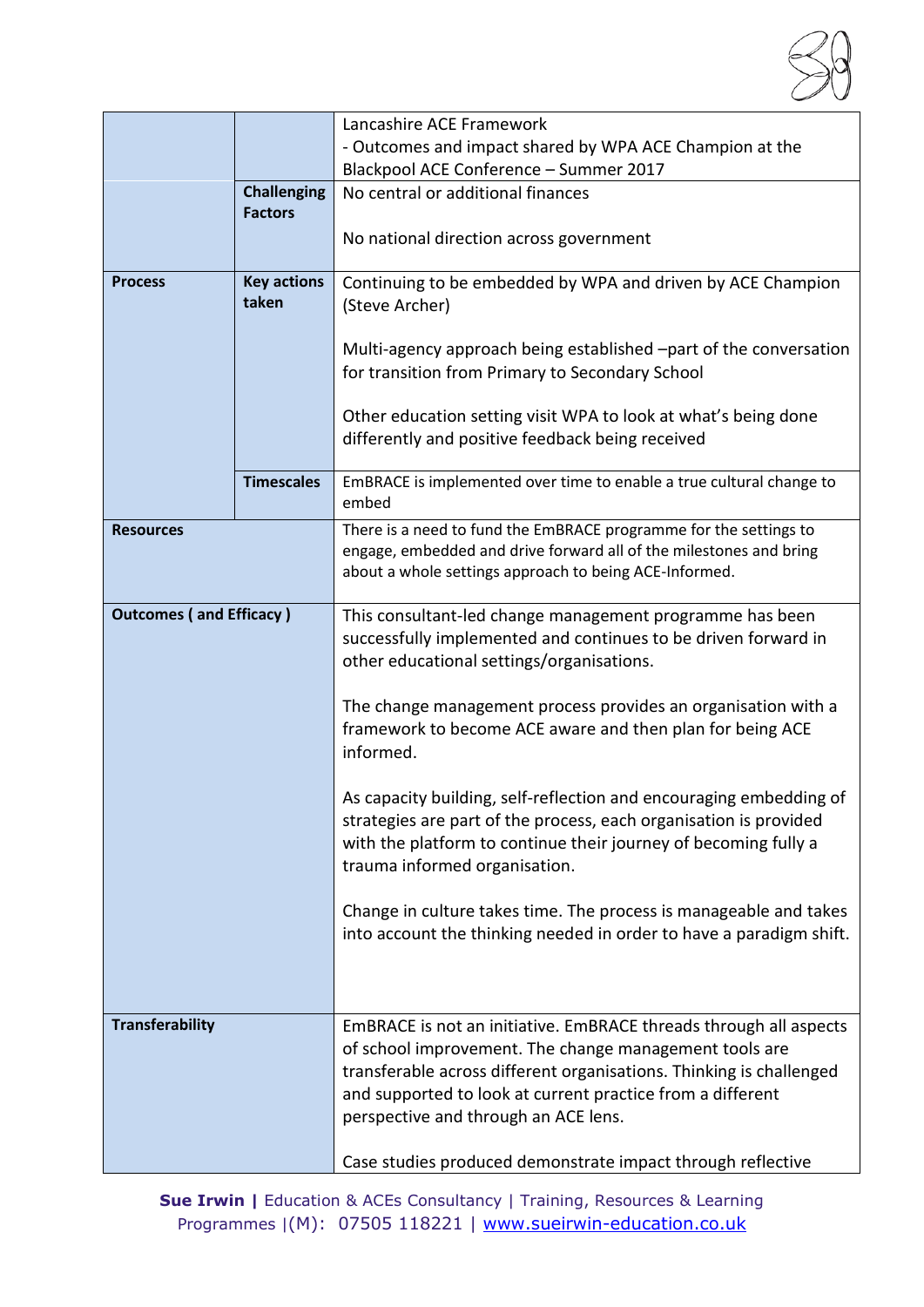|                            | practice.                                                                                                                                                                                                                                                                                                                                                                                                                                                                                                                                                                                                                                                                                                                                                                                                                                                                                                                                                                                                  |
|----------------------------|------------------------------------------------------------------------------------------------------------------------------------------------------------------------------------------------------------------------------------------------------------------------------------------------------------------------------------------------------------------------------------------------------------------------------------------------------------------------------------------------------------------------------------------------------------------------------------------------------------------------------------------------------------------------------------------------------------------------------------------------------------------------------------------------------------------------------------------------------------------------------------------------------------------------------------------------------------------------------------------------------------|
| <b>Further information</b> | Quotes which demonstrate impact:<br>This is what one Year 10 Male Student, who is identified as both<br>an Able Learner and Pupil Premium, had to say about his<br>experience:<br>'The workshops are helping. They are making me think more and I<br>need to develop more of a growth mind-set. After the brain<br>workshop I knew what was happening when you get stressed out,<br>so when it happened it was less scary. I now want to push myself. I<br>still stress and worry about the expectations from my teachers and<br>parents. Since the workshops started my teachers have made<br>comments about how happy I have been and could see that I was<br>in a better mood. I am now learning things better. In English I have<br>been in more of a productive mood and listened more carefully. In<br>the past I have never got a mark which was 'a good piece of work'<br>before. I know I get stressed and do need help. I now feel more<br>confident to talk to one of my teachers'.             |
|                            | <b>Staff feedback:</b><br>'I understand it is not just about a student getting away with<br>something. I realised how important it is to be consistent, fair and<br>set clear boundaries. It is important that you do follow through<br>with everything. This provides a safe environment as the student<br>knows what s/he can and cannot do. Once a student knows how<br>much empathy you have for them they respond better'.<br>'I'm picking up on signs and reading body language'<br>'It's about knowing a child and knowing something's up without<br>them having to say anything.'<br>'I'm listening more'<br>'More children have opened up because I am now more aware of<br>the impact of positive relationships.'<br>'When dealing with pupils who are traumatised it is important to<br>have the balance of compassion right with healthy boundaries. Too<br>often as human beings we can be over compassionate with pupils<br>who have experienced trauma. It is a real skill to be able to be |
|                            | compassionate with a pupil but to also ensure that healthy<br>boundaries are still in place'.                                                                                                                                                                                                                                                                                                                                                                                                                                                                                                                                                                                                                                                                                                                                                                                                                                                                                                              |
| <b>Contact Details</b>     | Sue Irwin<br><b>Founder of EmBRACE</b><br>Sue Irwin Ltd.<br>Education and ACEs Consultancy, Resources and Learning Programmes<br>www.sueirwin-education.co.uk                                                                                                                                                                                                                                                                                                                                                                                                                                                                                                                                                                                                                                                                                                                                                                                                                                              |

**Sue Irwin |** Education & ACEs Consultancy | Training, Resources & Learning Programmes |(M): 07505 118221 | [www.sueirwin-education.co.uk](http://www.sueirwin-education.co.uk/)